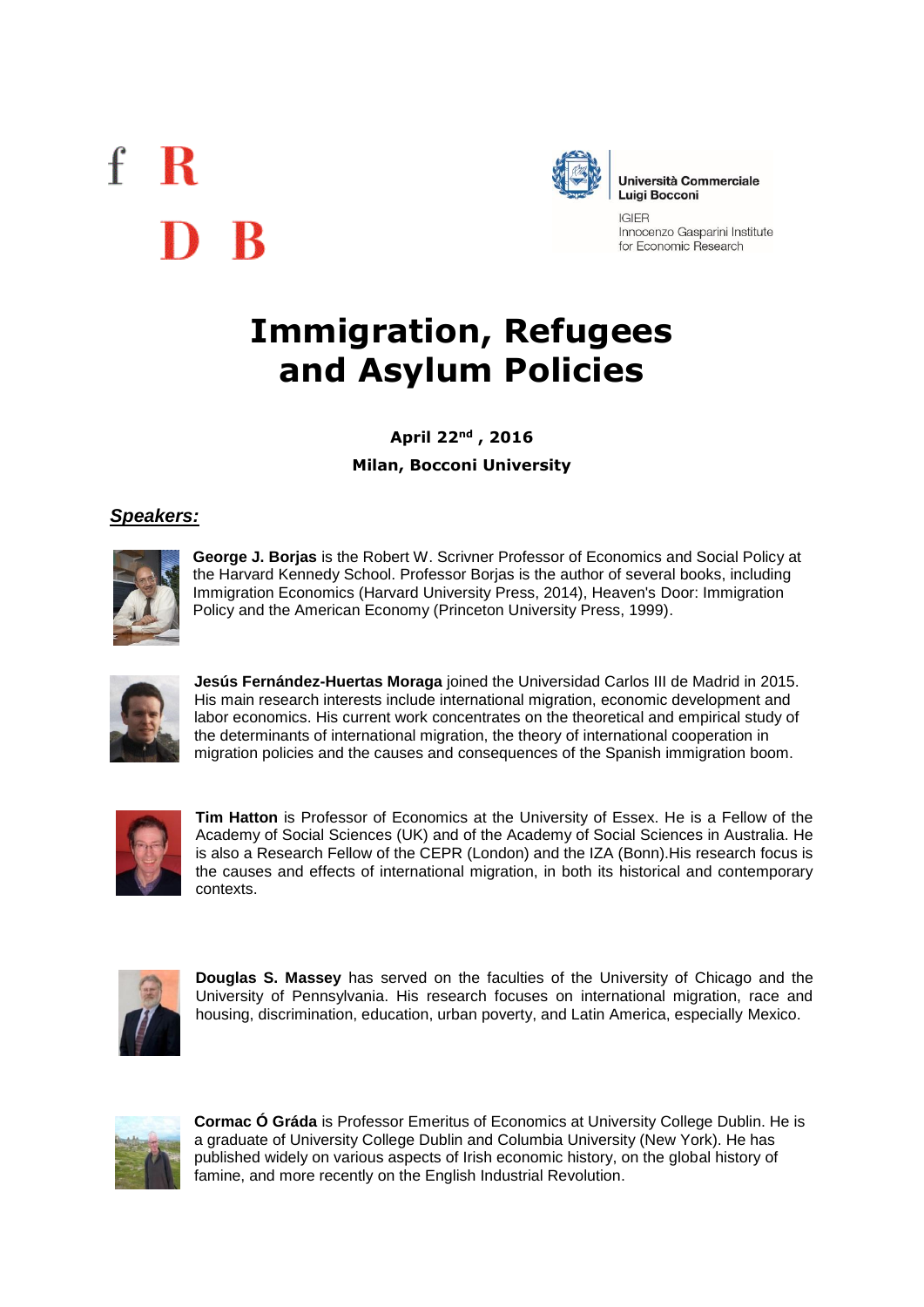

**Peter H. Schuck** is the Simeon E. Baldwin Professor of Law Emeritus at Yale University, where he served briefly as Deputy Dean. His major fields of teaching and research have been tort law; public policy; immigration, citizenship, and refugee law; groups, diversity, and law; and administrative law.

#### *Discussants:*



**Kevin Shih** is Assistant Professor at Rensselaer Polytechnic Institute. He completed his doctoral thesis on the economic impact of skilled immigration under the guidance of Giovanni Peri (UC Davis). In 2014, his research on the labor market effects of H-1B immigrants was used by the Council of Economic Advisors as the centerpiece of a November 2014 report that informed President Obama's executive actions on immigration.



**Alessandra Venturini** is Deputy Director of the Migration Policy Center (Florence) and Professor of Political Economy at the University of Turin. She has conducted joint projects international organisations on migration (OECD, World Bank, European Commission, CEPR). Her research interests include assimilation of migrants in host countries, their effect on the labour market and on innovativation in EU, effects of remittances of highlyskilled migration in sending countries, and circular and irregular migration.

#### *Round Table:*



**Theresa Beltramo** is the Senior Economist for the UNHCR's Operational Solutions and Transitions Section. She is an experienced Applied Microeconomist with expertise in behavioral, development, and energy and environmental economics.



**Peter Bosch** is a senior expert at the European Commission where he is dealing with policies on migration and home affairs. Strengthening the interface between (academic) research and policy is among his priorities. Mr. Bosch is advisor to the various international organizations and a member of different commissions working in the area of international migration policy.



**Jennifer Hunt** received her Ph.D. in Economics from Harvard in 1992 and her Bachelor's degree in Electrical Engineering from the Massachusetts Institute of Technology in 1987. She has done research in the areas of employment and unemployment policy, immigration, wage inequality, transition economics, crime and corruption. Her current research focuses on immigration and innovation in the United States, the U.S. science and engineering workforce, and the 2008-2009 recession in Germany.